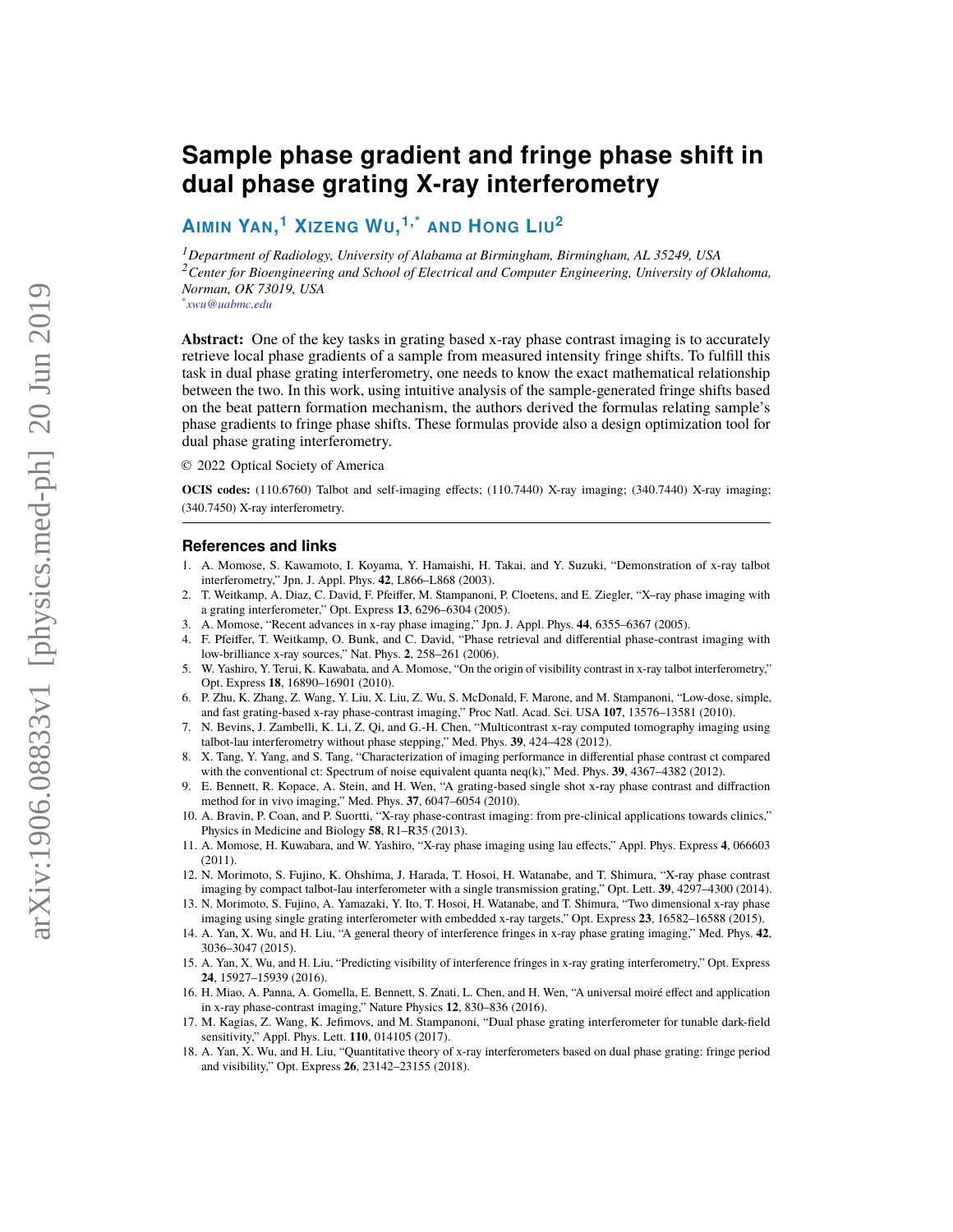<span id="page-1-3"></span>19. J. Bopp, V. Ludwig, M. Seifert, G. Pelzer, A. Maier, G. Anton, and C. Riess, "Simulation study on x-ray phase contrast imaging with dual-phase gratings," International Journal of Computer Assisted Radiology and Surgery **14**, 3–10 (2019).

#### **1. Introduction**

In x-ray interferometry based phase contrast imaging, one of the key tasks is to retrieve local phase gradients of a sample. More specifically, the sample's local refraction angle,  $\alpha(x, y)$ , is proportional to the local phase gradient of the sample [\[1–](#page-0-0)[4\]](#page-0-1):

<span id="page-1-0"></span>
$$
\alpha(x, y) = \frac{\lambda}{2\pi} \cdot \frac{\partial \Phi_s(x, y)}{\partial x},\tag{1}
$$

where  $\lambda$  is x-ray wavelength and  $\Phi_s(x, y)$  denotes local sample phase shift, which is equal to  $\Phi(x, y) = -\lambda x$ ,  $\int \rho(x, y, s) ds$ . In this integral  $\alpha$  denotes the sample's electron density and x is  $\Phi_s(x, y) = -\lambda r_e \int \rho_e(x, y, s) ds$ . In this integral  $\rho_e$  denotes the sample's electron density and  $r_e$  is the algorithm denotes the sample of  $2.82 \times 10^{-15}$  m. In Eq. (1),  $\frac{2\Phi}{\phi}$  (x, y)  $\left(\frac{\lambda}{2}x\right)$  denotes the classical electron density which equals to  $2.82 \times 10^{-15}$ m. In Eq. [\(1\)](#page-1-0),  $\partial \Phi_s(x, y)/\partial x$  denotes sample's phase gradient along the direction perpendicular to grating slits. In x-ray interferometry one measures the fringe shift <sup>∆</sup>φ generated by sample refraction. In order to retrieve local phase gradients of the sample, one must find out functional relationship between intensity fringe shifts and sample phase gradients. It turns out that the mathematical relation between them depends not only on the interferometer's geometrical configuration and phase grating periods, but also on the position of the sample. So one important task in x-ray interferometry is to rigorously derive this functional relationship which will enable retrieval of sample phase gradients from measured interference fringe shifts. Combined with tomography, the retrieved sample gradients from angular projections can be used to reconstruct 3D maps of sample electron densities.



<span id="page-1-1"></span>Fig. 1. Schematic of Talbot-Lau interferometry (a), and dual-phase grating interferometry (b).

In Talbot-Lau interferometry, where only a single phase grating is employed as the beam splitter, thereby high-contrast interference fringes form at certain distances downstream (Fig. [1\(](#page-1-1)a)). Sample refraction distorts the intensity fringe pattern, and the mathematical relations between fringe shifts and sample phase gradient is well described in literature, and the specific formulas depend on whether the sample is placed upstream or downstream of the phase grating [\[1](#page-0-0)[–4\]](#page-0-1).

<span id="page-1-2"></span>
$$
\Delta\phi(x, y) = \begin{cases}\n\frac{\lambda R_1}{(R_1 + R_2)p_{\text{eff}}} L_{\text{D}} \cdot \frac{\partial \Phi_s(x, y)}{\partial x}, & \text{if Sample at downstream of } G_1, \\
\frac{\lambda R_2}{(R_1 + R_2)p_{\text{eff}}} L_{\text{S}} \cdot \frac{\partial \Phi_s(x, y)}{\partial x}, & \text{if Sample at upstream of } G_1,\n\end{cases}
$$
\n(2)

<span id="page-1-4"></span><sup>20.</sup> A. Yan, X. Wu, and H. Liu, "Clarification on generalized lau condition for x-ray interferometers based on dual phase gratings," arXiv:1906.01587 [physics.med-ph] (2019).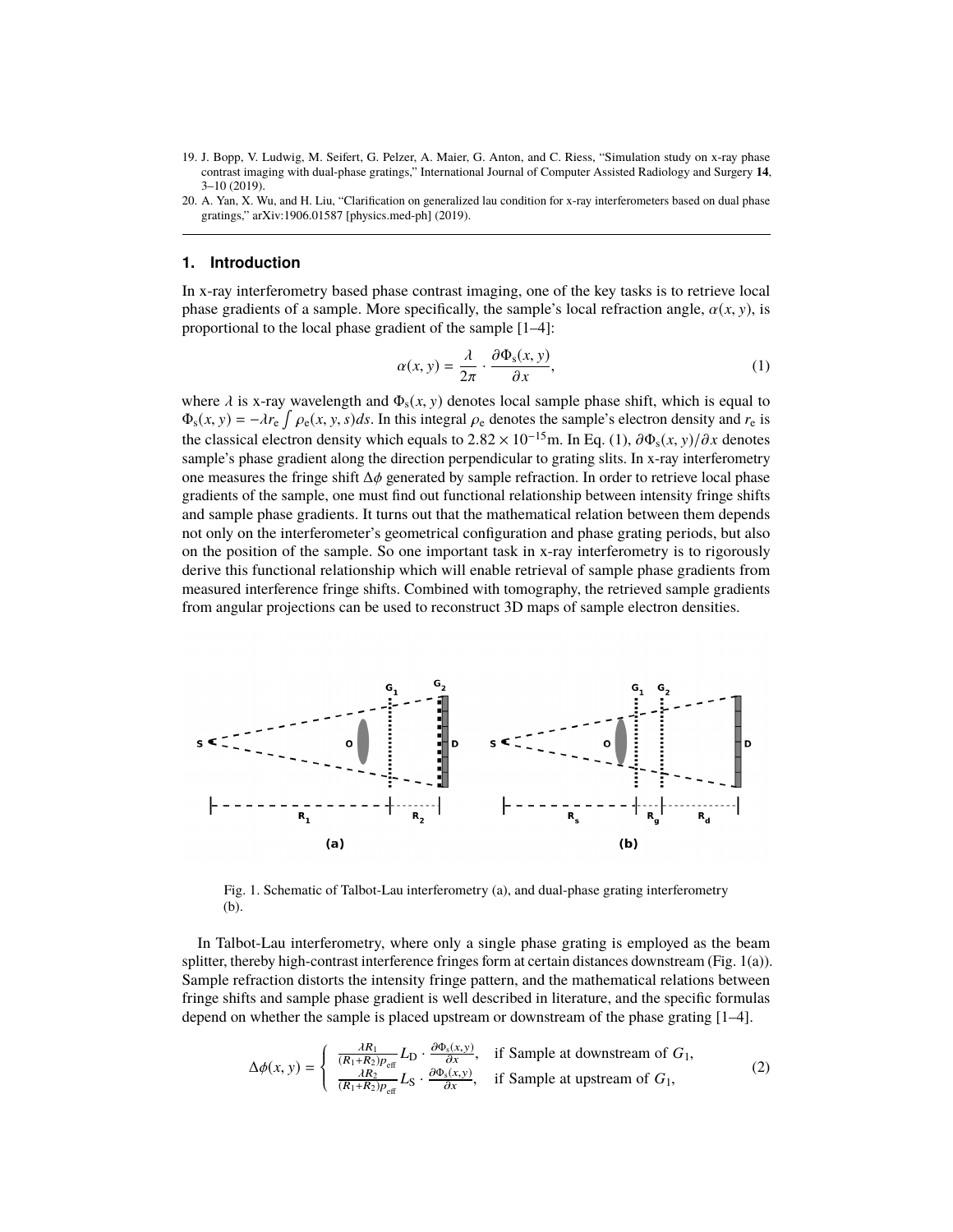where  $R_1$  is the source-to-phase grating  $(G_1)$  distance, and  $R_2$  the distance from  $G_1$  to detector entrance as is shown in Fig. [1\(](#page-1-1)a). Note that the absorbing grating  $G_2$  in Fig. 1(a) serves as an analyzer for resolving the intensity fringes. In Eq.  $(2)$ ,  $p_{\text{eff}}$  denotes the effective grating period of the phase grating *G*<sub>1</sub>,  $p_{\text{eff}} = p_1/2$  if it is a π-grating, and  $p_{\text{eff}} = p_1$  otherwise. In Eq. [\(2\)](#page-1-2)  $L_D$ <br>denotes sample-to-detector distance, and *L*<sub>0</sub> the sample-to-source distance. However, to measure denotes sample-to-detector distance, and *L*<sub>S</sub> the sample-to-source distance. However, to measure fringe phase shifts with common image detectors, one usually has to use a fine-pitch absorbing grating placed at the detector's entrance. One indirectly detects fringe pattern through grating scanning, which is also called phase stepping procedure [\[1](#page-0-0)[–15\]](#page-0-2). The absorbing grating blocks more than half of transmitting x-ray, and will significantly increase radiation dose in imaging exams. This is a serious disadvantage of Talbot-Lau interferometry for radiation-dose sensitive imaging applications such as medical imaging.

Recently, dual phase grating x-ray interferometry emerges as an attractive alternative [\[16](#page-0-3)[–19\]](#page-1-3). A typical setup of dual phase grating interferometers employs two phase gratings  $G_1$  and  $G_2$  as the beam splitters, as is shown in Fig. [1\(](#page-1-1)b). The split waves transmitting through the phase gratings create different diffraction orders interfering with each other. The intensity fringe pattern includes a beat pattern [\[18\]](#page-0-4). The imaging detector *D* has a pixel size much larger than periods of both the phase gratings (Fig. [1\(](#page-1-1)b)). The detector just resolves the beat patterns of large periodicities, and renders other fine patterns to a constant background. Hence, different from Talbot-Lau interferometry  $[1-15]$  $[1-15]$ , the dual phase grating interferometers directly detect interference fringes without the need of absorbing analyzer grating. This advantage brings significant radiation dose reduction as compared to Talbot-Lau interferometry.

However, to retrieve local phase gradients of a sample, those formulas in Eq. [\(2\)](#page-1-2) are not applicable to dual phase grating interferometers, in which refracted x-rays may pass through two phase-gratings rather than a single phase grating. In this work we set out to derive the corresponding formulas for dual phase grating x-ray interferometry. In section [2,](#page-2-0) using intuitive analysis of the sample-generated fringe shifts and the intensity beat pattern formation, we derived formulas that relate the sample's phase gradients to fringe phase shifts. In section [3](#page-5-0) we perform wave propagation simulations to validate the formulas derived in section [2.](#page-2-0) We also show how the angular sensitivity of a dual phase grating interferometer is determined in dual phase grating interferometry. We conclude the paper in section [4.](#page-8-0)

#### <span id="page-2-0"></span>**2. Methods**

We start our derivation from explaining the fringe formation mechanism in dual phase grating interferometry. Figure [1\(](#page-1-1)b) shows the geometrical configuration of a dual phase grating interferometer. It consists of a source *S*, two phase gratings  $G_1$  and  $G_2$ , and an imaging detector *D*. The periods of the first and second phase gratings are  $p_1$  and  $p_2$  respectively,  $R_s$  is the source-to- $G_1$  distance. Note that  $R_g$  is the spacing between the two phase gratings, and  $R_d$ denotes the *G*2-to-detector distance (Fig. [1\(](#page-1-1)b)). For sake of convenience in discussion, we define several magnification factors as follows:

$$
M_{g_1} = \frac{R_s + R_g + R_d}{R_s}; \qquad M_{g_2} = \frac{R_s + R_g + R_d}{R_s + R_g}, \tag{3}
$$

where  $M_{g_1}$  represents the geometric magnification factor from  $G_1$  to detector plane, and  $M_{g_2}$  is the geometric magnification factor from *G*<sup>2</sup> to detector plane. Obviously, in absence of *G*2-grating, a diffraction order of the intensity pattern generated by  $G_1$  phase grating alone would be represented by  $\exp\left[i2\pi(l \cdot x)/(M_{g_1} \cdot p_1)\right]$ , where *l* is an integer and indexes the diffraction order. Similarly, in absence of  $G_1$ -grating a diffraction order of the intensity pattern generated by  $G_2$  grating in absence of  $G_1$ -grating, a diffraction order of the intensity pattern generated by  $G_2$  grating alone would be represented by  $exp[i2\pi(m \cdot x)/(M_{g_2}p_2)]$ , where *m* indexes the diffraction order<br>of the fringe in absence of  $G_1$ -grating. As is shown from our theory of dual phase grating of the fringe in absence of *G*1-grating. As is shown from our theory of dual phase grating interferometry [\[18\]](#page-0-4), x-ray irradiance at detector entrance is a result of cross-modulation between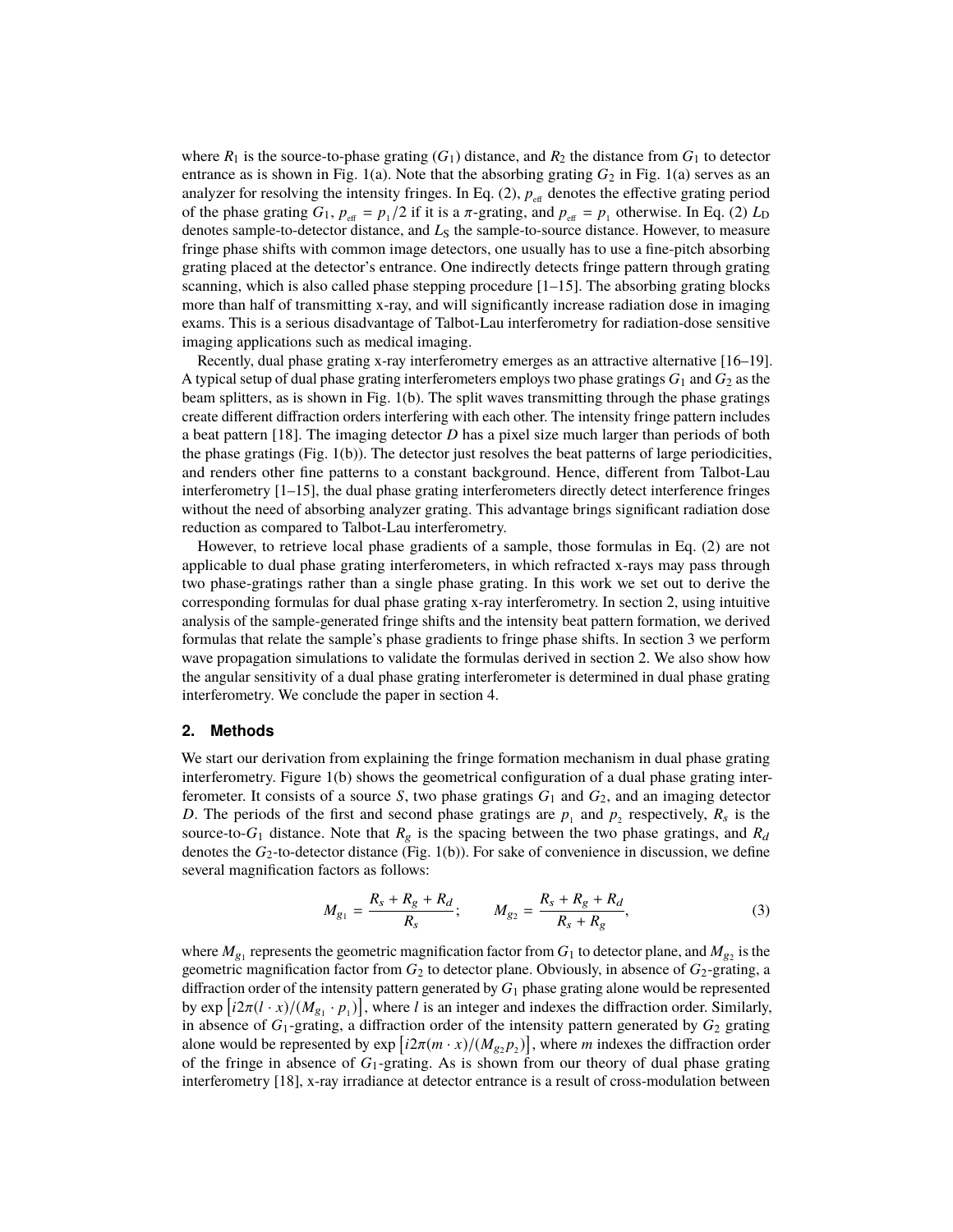the fringe patterns generated by phase gratings  $G_1$  and  $G_2$  respectively. Hence the irradiance pattern at the detector entrance is a weighted sum of different diffracted orders. Each of the orders in dual phase grating interferometry is indexed by two integers (*l*, *<sup>m</sup>*) and represented by a product as:

<span id="page-3-2"></span>
$$
\exp\left[i2\pi \frac{l \cdot x}{M_{g_1 P_1}}\right] \cdot \exp\left[i2\pi \frac{m \cdot x}{M_{g_2 P_2}}\right] = \exp\left[i2\pi x \cdot \left(\frac{l}{M_{g_1 P_1}} + \frac{m}{M_{g_2 P_2}}\right)\right].
$$
 (4)

However, among these diffracted orders, there are beat patterns formed by those diffraction orders characterized by  $l = -m$ . With proper setup such that  $1/(M_{g_1}p_1)$  close to  $1/(M_{g_2}p_2)$  (for example  $R_g \ll R_s$ ,  $R_d$  and  $p_1 \approx p_2$ ), the period of these beat patterns can be made much larger than  $p_1$  and  $p_2$ .  $p_2$ . As long as the detector pitch  $p_p \gg p_1, p_2$ , the detector-resolved intensity pattern is just the heat pattern since the detector renders all other fine fringes of those  $l \neq -m$  orders to a constant beat pattern, since the detector renders all other fine fringes of those  $l \neq -m$  orders to a constant background. The beat pattern consists of different harmonics resolved by the imaging detector. The period of the fundamental mode of the beat patterns is [\[16,](#page-0-3) [18\]](#page-0-4):

<span id="page-3-0"></span>
$$
p_{\text{fr}} = \frac{1}{1/(M_{g_2}p_2) - 1/(M_{g_1}p_1)} = \frac{R_s + R_g + R_d}{R_g/p_2 + R_s(1/p_2 - 1/p_1)}.
$$
(5)

Obviously, the period of the *m*-th harmonics is  $p_f/m$ . According to Eq. [\(5\)](#page-3-0), the period of the beat pattern can be much larger than grating periods  $p_1$  and  $p_2$ , provided that the inter-grating spacing  $R_g$  is set much smaller than the distances  $R_s$  and  $R_g$ . With large fringe periods the beat pattern may be resolved by a common imaging detector of pixels in few tens of micrometers.



<span id="page-3-1"></span>Fig. 2. Geometric configurations for fringe shift analysis. (a) Sample positioned downstream of  $G_2$ . (b) and (c) Sample positioned upstream of  $G_1$ . In (b)  $G_2$  is assumed absent. In (c)  $G_1$ is assumed absent.

Once the fringe formation mechanism is understood, we are now ready to derive the mathematical relationship between fringe phase shift and sample phase gradient. First, we consider a relatively simple case of sample being downstream of the second phase grating *G*2. Let a sample's local refraction angle be  $\alpha(x, y)$ , and the sample-detector distance be  $L<sub>D</sub>$ . Referring to Fig. [2\(](#page-3-1)a), the fringe lateral shift caused by the refraction is equal to  $\alpha L<sub>D</sub>$ . Since the period of the *m*-th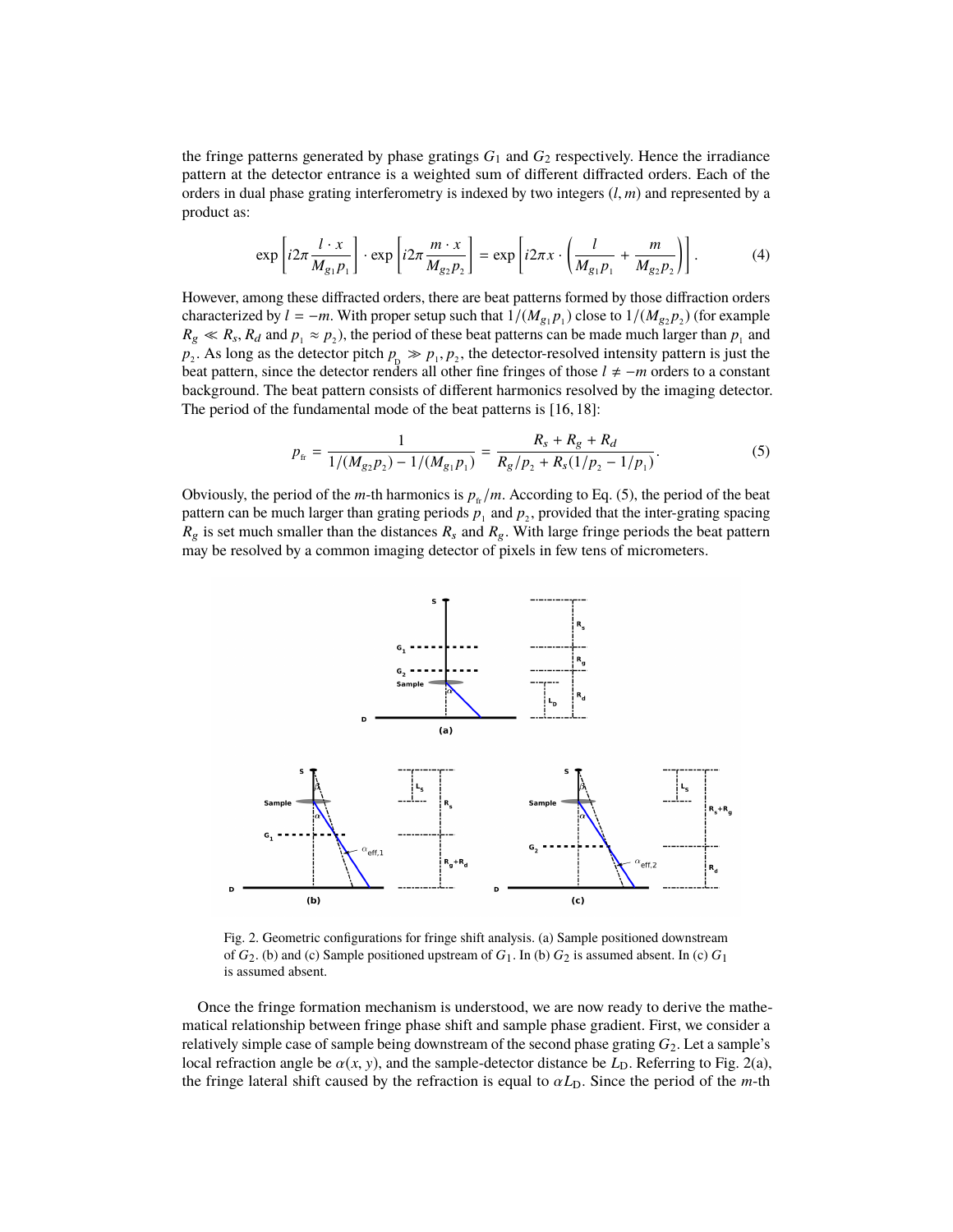diffracted order in the beat pattern is  $p_{fr}/m$ , using Eq. [\(1\)](#page-1-0) and Eq. [\(5\)](#page-3-0) we found the corresponding fringe phase shift  $\Delta \phi_{\text{down}}(x, y, m)$  as

<span id="page-4-0"></span>
$$
\Delta\phi_{\text{down}}(x, y; m) = \frac{2\pi\alpha(x, y)L_D}{p_{\text{fr}}/m} = m\lambda \frac{L_D}{p_{\text{fr}}} \cdot \frac{\partial \Phi_{\text{s}}(x, y)}{\partial x}.
$$
(6)

In above equation the subscript in  $\Delta\phi_{\text{down}}(x, y; m)$  indicates that the sample is positioned downstream of the second grating. Equation [\(6\)](#page-4-0) shows that the fringe phase shift scales with sample phase gradient, and the proportional constant is given by  $m\lambda L_D/p_f$ . In practice, the dominant diffracted order for  $\pi/2$ -gratings is  $m = 1$  and that for  $\pi$ -gratings is  $m = 2$ .

On the other hand, there is a different way to place the sample in the beam. In dual phase grating interferometry, one does not place sample between two phase gratings, since the spacing between them can be as narrow as few millimeters. Therefore, another way of sample placement is to place the sample upstream of the first phase grating  $G_1$ . Assume that the sample is placed upstream of  $G_1$  and the source-sample distance is  $L_S$ . Let us firstly consider how the sample phase gradient would affect *G*1-associated fringe in absence of *G*<sup>2</sup> grating. Consider a ray refracted by the sample with an angle  $\alpha$ . Referring to Fig. [2\(](#page-3-1)b), the refracted ray propagates to  $G_1$  grating, and the refracted ray makes an angle  $\alpha_{\text{eff},1}$  to the locally undisturbed ray. We call  $\alpha_{\text{eff},1}$  the effective refraction angle. In practice, sample refraction angles are much smaller than 1 radian. Based on the geometry depicted in Fig. [2\(](#page-3-1)b), under assumption of  $\alpha \ll 1$ , it is easy to find that  $\alpha_{\text{eff,1}} = (L_S/R_s)\alpha$ . That is, compared to the sample refraction angle, the effective refraction angle is reduced by a factor, which is the ratio of source-to sample distance over the sample to grating distance. Propagating over a distance  $R_g + R_d$  to the detector, in absence of *G*<sup>2</sup> grating, this refracted ray would cause a lateral shift of the *G*1-associated fringe by  $\alpha_{\text{eff,1}} \cdot (R_g + R_d) = (L_S/R_s) \cdot (R_g + R_d) \alpha$ . It is easy to see from Eq. [\(4\)](#page-3-2) that in absence of *G*<sub>2</sub> grating the period of the *l*-th order  $G_1$ -fringe is  $M_{g_1}p_1/l$ , hence the  $G_1$ -fringe phase shift caused by the sample refraction is equal to:

$$
\Delta \phi_{G_1}(l) = 2\pi l \frac{L_S}{R_s} \cdot \frac{R_g + R_d}{M_{g_1} p_1} \cdot \alpha. \tag{7}
$$

A similar derivation can be applied to *G*2-fringe phase shift, assuming absence of *G*<sup>1</sup> grating. Referring to Fig. [2\(](#page-3-1)c), the effective refraction angle is  $\alpha_{\text{eff},2}$ . As compared to the refraction angle  $\alpha$ , it should be reduced by the ratio of source-to-sample distance over the sample to grating distance, thereby  $\alpha_{\text{eff,2}}$  becomes  $\alpha_{\text{eff,2}} = L_s/(R_s + R_g)\alpha$ . Propagating over a distance  $R_d$  to the detector, this refracted ray would cause a lateral shift of the  $G_2$ -associated fringe by  $\alpha_{\text{eff,2}} \cdot R_d = (L_S/(R_s + R_g)) \cdot R_d \alpha$ . Equation [\(4\)](#page-3-2) shows that in absence of  $G_1$  grating the period of the *m*-th order  $G_2$ -fringe is  $M_{g_2}p_2/m$ . Hence, the sample refraction generates a phase shift for the  $m$ -th order  $G_2$ -fringe:

$$
\Delta \phi_{G_2}(m) = 2\pi m \frac{L_S}{R_s + R_g} \cdot \frac{R_d}{M_{g_2 P_2}} \cdot \alpha. \tag{8}
$$

In dual phase grating interferometry the interference fringe pattern interferometry is indexed by two integers  $(l, m)$  and represented by a product as  $\exp\left[i2\pi (l \cdot x)/(M_{g_1} \cdot p_1)\right] \times$ <br> $\exp\left[i2\pi (m - x)/(M_{g_1} \cdot p_1)\right]$  thus the refrection generated fringe phase shift of the order  $(l, m)$  is  $\exp[i2\pi(m \cdot x)/(M_{g_2} \cdot p_2)]$ , thus the refraction-generated fringe phase shift of the order  $(l, m)$  is

<span id="page-4-1"></span>
$$
\Delta \phi_{\text{up}}(l, m) = \Delta \phi_{G_1}(l) + \Delta \phi_{G_2}(m). \tag{9}
$$

In dual phase grating x-ray interferometry, one usually adopts a common imaging detector of pixels much larger than grating periods. As is discussed in section [2](#page-2-0) on fringe formation mechanism, due to the pixel averaging effects, the detector resolves only the beat patterns of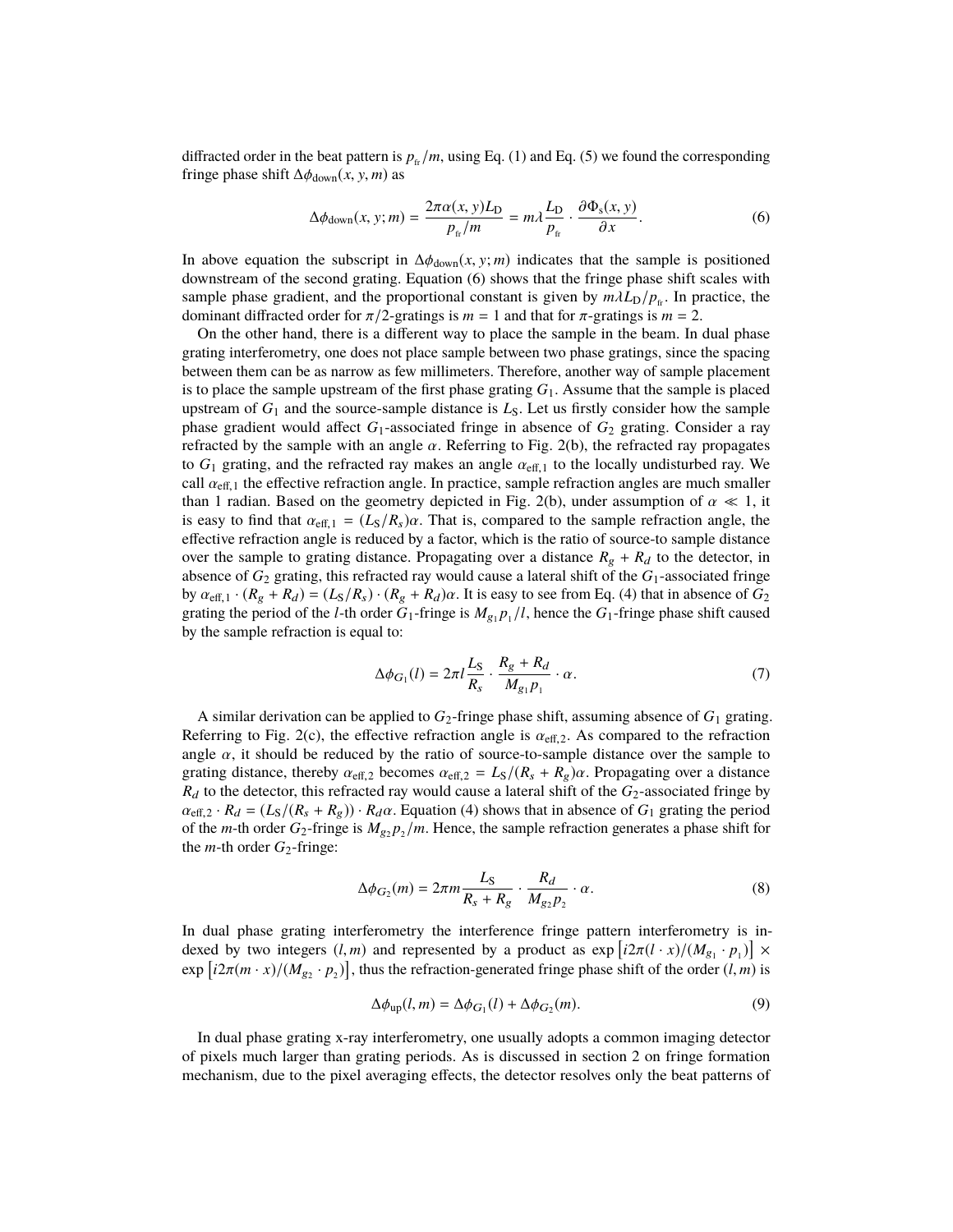diffracted orders  $(l = -m, m)$ . This being so, Eq. [\(9\)](#page-4-1) gives the sample-refraction generated fringe phase shift for the *m*-th order beat patterns as follows:

$$
\Delta\phi_{\text{up}}(m) = \Delta\phi_{G_1}(-m) + \Delta\phi_{G_2}(m) = -2\pi m \cdot \frac{L_S}{p_0}\alpha,\tag{10}
$$

where

<span id="page-5-1"></span>
$$
p_0 = \frac{R_s + R_g + R_d}{R_g / p_1 + R_d (1 / p_1 - 1 / p_2)}.
$$
\n(11)

Comparing Eqs. [\(5\)](#page-3-0) and [\(11\)](#page-5-1), one can see  $p_0$  is always equal to  $p_{\text{fr}}$  if the two gratings have the same period  $(p_1 = p_2)$ . But for  $p_1 \neq p_2$ ,  $|p_0|$  can be greater or less than  $|p_{\text{fr}}|$ , depending on the geometric setup. More explicitly, we rewrite the sample-refraction generated fringe phase shift for the *m*-th order beat patterns as:

<span id="page-5-2"></span>
$$
\Delta \phi_{\rm up}(x, y; m) = -m\lambda \frac{L_{\rm S}}{p_{\rm o}} \cdot \frac{\partial \Phi_{\rm s}(x, y)}{\partial x}.
$$
\n(12)

In above equation the subscript in  $\Delta\phi_{\text{up}}(x, y; m)$  indicates that the sample is positioned upstream of the first grating  $G_1$ . Equation [\(12\)](#page-5-2) shows that, when a sample is positioned upstream of the 1<sup>st</sup> phase grating, the fringe phase shift scales again with sample phase gradient, and the proportional constant is  $-m\lambda L_S/p_0$ . Especially, the closer to the 1<sup>st</sup> phase grating the sample is, the larger magnitude the fringe phase shift is magnitude the fringe phase shift is.

Obviously, this proportional constant in Eq. [\(12\)](#page-5-2) is different to that in Eq. [\(6\)](#page-4-0), which corresponds to the setups with sample positioned downstream of the 2<sup>nd</sup> phase grating.

#### <span id="page-5-0"></span>**3. Results**

Combining Eqs. [\(6\)](#page-4-0) and [\(12\)](#page-5-2) together, we found the measured fringe phase shift  $\Delta \phi$  is proportional to sample's phase gradient with a proportional constant  $\xi$  given by

<span id="page-5-3"></span>
$$
\Delta \phi(x, y) = \xi \cdot \frac{\partial \Phi_s(x, y)}{\partial x},
$$
\n
$$
\xi = \begin{cases}\n-m\lambda \frac{L_S}{p_0}, & \text{if Sample is upstream of } G_1, \\
m\lambda \frac{L_D}{p_{\text{f}}}, & \text{if Sample is downstream of } G_2,\n\end{cases}
$$
\n(13)

where  $m = 2$  if the phase gratings are  $\pi$  gratings and  $m = 1$  otherwise. In Eq. [\(13\)](#page-5-3),  $p_0$  and  $p_{\text{fr}}$  are given in Eqs. (11) and (5) respectively. Equation (13) shows that this formula lays foundation of given in Eqs. [\(11\)](#page-5-1) and [\(5\)](#page-3-0) respectively. Equation [\(13\)](#page-5-3) shows that this formula lays foundation of quantitative imaging for sample phase gradients with dual phase grating x-ray interferometry. Based on our understanding of fringe formation mechanism [\[18\]](#page-0-4), we developed above intuitive and heuristic method to derive Eqs. [\(13\)](#page-5-3).

To validate the fringe shift formula of Eq. [\(13\)](#page-5-3), we compare the calculated fringe phase shift of formula Eq. [\(13\)](#page-5-3) to that determined through numerical simulations. We employed four different interferometer setups in the simulation study. In the first simulation, a point x-ray source of 20keV design energy and dual- $\pi$  phase gratings of period  $p_1 = p_2 = 1 \mu m$  are employed. The geometric setup is  $R_s = R_d = 450$ mm and  $R_g = 5$ mm. With this geometric setup, the fringe can attain a high visibility pattern and large fringe period  $p_f = p_0 = 181 \mu m$  as well [\[18\]](#page-0-4). So with a detector of  $p_p = 36.2 \mu$ m pitch, one period of the resolved fringe will take up five pixels. To validate the fringe shift formula of Eq. (13), a sample is placed half way between the source and  $G_1$ -plane fringe shift formula of Eq. [\(13\)](#page-5-3), a sample is placed half way between the source and  $G_1$ -plane, i.e.  $L_S = R_s/2 = 225$ mm. The sample is assumed a sphere of diameter 4 mm filled with 100% adipose tissue. We employed ray-tracing to get the projected sample attenuation  $A^2(x, y)$ , and the phase man of the sample. From sample phase man we computed sample phase gradients the phase map of the sample. From sample phase map we computed sample phase gradients.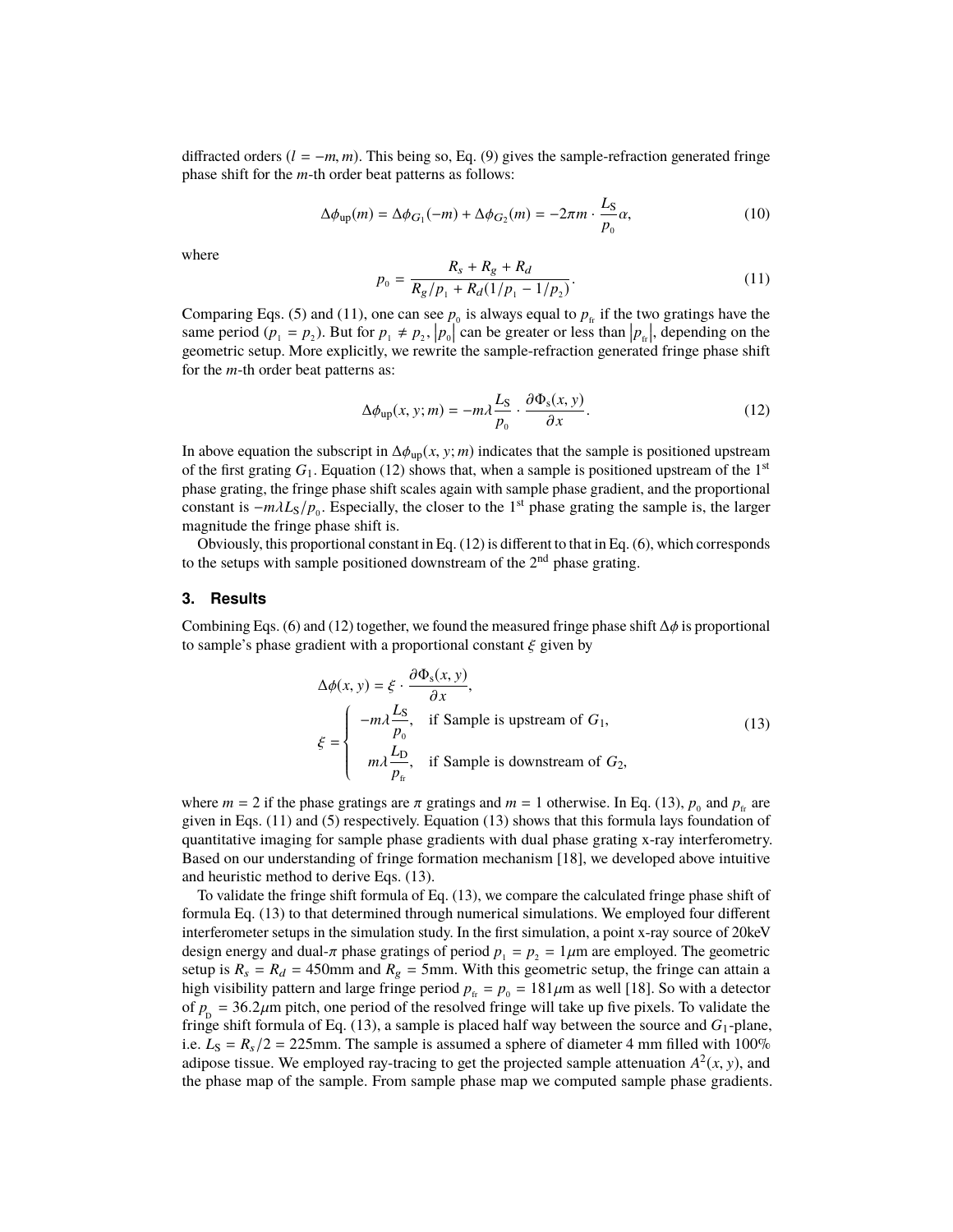

<span id="page-6-0"></span>Fig. 3. Simulation results for validation of Eq. [\(13\)](#page-5-3). In the simulation, the setup consists of two π-gratings and a 20keV point source. A sphere shaped sample of adipose tissue is placed upstream of the 1<sup>st</sup> grating and downstream of the 2<sup>nd</sup> grating respectively. We employed ray-tracing to compute the theoretical map of sample's attenuation  $A^2(x, y)$  and fringe phase<br>shift  $A A(x, y)$ . We then simulated Fresnal wave propagation in the interferometer to generate shift  $\Delta \phi(x, y)$ . We then simulated Fresnel wave propagation in the interferometer to generate the intensity fringe patterns. The fringe phase shift  $\Delta \phi(x, y)$  and attenuation map  $A^2(x, y)$ <br>are retrieved through the Fourier method. The ray-tracing generated theoretical maps of are retrieved through the Fourier method. The ray-tracing generated theoretical maps of attenuation  $A^2(x, y)$  and fringe phase shift  $\Delta \phi(x, y)$ , when sample is place half way between<br>the source and the 1<sup>st</sup> grating are shown in Fig. 3(a) and (d); while the retrieved  $A^2(x, y)$ the source and the 1<sup>st</sup> grating, are shown in Fig. 3(a) and (d); while the retrieved  $A^2(x, y)$ <br>and  $A \phi(x, y)$  are shown in Fig. 3(b) and (e) respectively. For the purpose of comparison, the and  $\Delta\phi(x, y)$  are shown in Fig. [3\(](#page-6-0)b) and (e) respectively. For the purpose of comparison, the profiles of the attenuation and fringe phase shift along the central line across grating are shown in Fig. [3\(](#page-6-0)c) and (f). The blue curves correspond to the theoretical values, while the red curves correspond to the values retrieved from intensity fringes. Figure  $3(g)$  $3(g)$  is the profiles of the fringe phase shift  $\Delta \phi(x)$  along the central line across grating, when the sample is placed to the plane half way between  $G_2$  grating and detector. The good agreement between the theoretical values and the fringe-pattern retrieved values provide a validation of Eq. [\(13\)](#page-5-3). For details, see text.

Using Eq. [\(13\)](#page-5-3) and the sample phase gradients we theoretically predict a map of the fringe shift  $\Delta\phi(x, y)$ . The theoretical map of sample attenuation  $A^2(x, y)$  and map of fringe shift  $\Delta\phi(x, y)$  are shown in Fig. 3(a) and (d) respectively. We then employed Fresnel propagation down stream from shown in Fig. [3\(](#page-6-0)a) and (d) respectively. We then employed Fresnel propagation down stream from sample plane through the gratings  $G_1$ ,  $G_2$  and finally to the detector plane to get the projected image. We then employed the Fourier method for retrieval of the fringe phase shift <sup>∆</sup>φ(*x*, <sup>y</sup>) and attenuation map  $A^2(x, y)$ . The maps of retrieved attenuation and phase shift are shown in Fig. [3\(](#page-6-0)b) and  $e^{(x)}$  and  $e^{(x)}$  and phase shift  $\Delta\phi(x)$  along the central and (e). As comparison, profiles of the attenuation  $A^2(x)$  and phase shift  $\Delta\phi(x)$  along the central<br>line across grating are shown in Fig. 3(c) and (f) respectively. The dashed blue curves represent line across grating are shown in Fig. [3\(](#page-6-0)c) and (f) respectively. The dashed blue curves represent the theoretical value, while the solid red curves are the retrieved values from the intensity fringes. The good match between the theoretical and retrieved values of  $\Delta \phi(x)$  validates the fringe phase shift formula of Eq. [\(13\)](#page-5-3) for sample upstream *G*1.

In the second simulation, we keep the same setup as in the previous simulation but placed sample to the half way between the  $G_2$ -grating and detector plane, i.e,  $L_D = R_d/2 = 225$ mm. The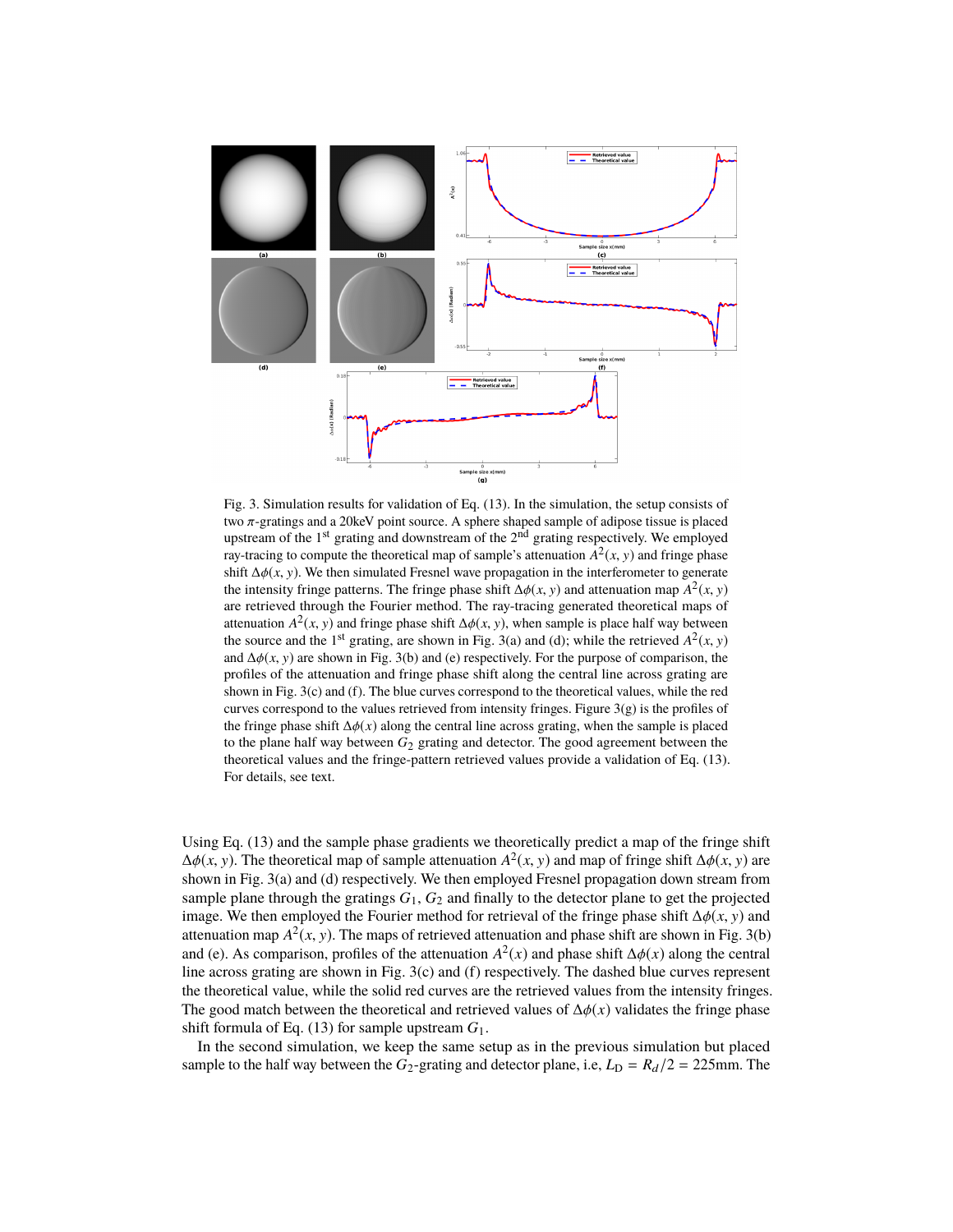diameter of the sample sphere is also increased to 12mm to increase the resolution. The profiles of the phase fringe shifts  $\Delta\phi(x)$  along the central line across grating are shown in Fig. [3\(](#page-6-0)g), in which the dashed blue line represents the theoretical value and the solid red line is the retrieved one. The closeness of the two profiles validates the fringe phase shift formula of Eq. [\(13\)](#page-5-3) for sample downstream *G*2. Comparing Fig. [3\(](#page-6-0)f) and (g) in previous page one finds the profiles of  $\Delta\phi(x)$  are reflected, in other words, the values of  $\Delta\phi(x)$  change signs when the sample moves from upstream to downstream, as is predicted by the sign difference in Eq. [\(13\)](#page-5-3) for the two scenarios. Noting this interesting feature is important in practice for accurately retrieving sample phase gradients from measured fringe phase shifts.



<span id="page-7-0"></span>Fig. 4. In this simulation, the second grating is replaced with a  $p_2 = 1.1 \mu m$  period  $\pi$  grating but the first grating is kept the same as that in Fig. [3.](#page-6-0) The geometric setup is also changed to  $R_s = 450$ mm,  $R_g = 40$ mm, and  $R_d = 380$ mm and detector pixel pitch  $p_p = 39.1 \mu$ m.<br>By placing the sample to plane  $I_s = R_s/2 = 225$ mm and to plane  $I_s = R_s/2 = 190$ mm. By placing the sample to plane  $L_S = R_S/2 = 225$ mm and to plane  $L_D = R_d/2 = 190$ mm, one gets the retrieved plots of  $\Delta \phi(x)$  for sample upstream of *G*<sub>1</sub> (Fig. [4\(](#page-7-0)a)) and for sample downstream of  $G_2$  (Fig. [4\(](#page-7-0)b)).

In the third and fourth simulations, we replace the second phase grating  $G_2$  with a  $p_2 = 1.1 \mu m$ period  $π$ -phase grating and keep the first grating  $G_1$  the same. Corresponding to this change, the geometric setup is changed accordingly for attaining good fringe visibility [\[18\]](#page-0-4). So in the third and fourth simulations we set the interferometer with  $R_s = 450$ mm,  $R_d = 380$ mm, and  $R_g = 40$ mm. In this configuration, the fringe period, as is determined by Eq. [\(5\)](#page-3-0), is  $p_f = -191.4 \mu m$  and  $p_0 = 11.67 \mu$ m [\[18\]](#page-0-4). In addition, the detector pixel size is changed to  $p_p = 31.9 \mu$ m, thereby one fringe period can take up 6 pixels. We then simulate the fringe formation processes by placing fringe period can take up 6 pixels. We then simulate the fringe formation processes by placing the sample upstream to plane  $L<sub>S</sub> = R<sub>s</sub>/2 = 225$ mm in the third simulation, and downstream to plane  $L<sub>D</sub> = R<sub>d</sub>/2 = 190$ mm in the fourth simulation. The results are shown in Fig. [4.](#page-7-0) The profiles of  $\Delta \phi(x)$  along the central line for sample upstream of  $G_1$  are shown in Fig. [4\(](#page-7-0)a) and those for sample downstream of  $G_2$  are shown in Fig. [4\(](#page-7-0)b), in which the dashed blue lines are the theoretical values and the solid red lines correspond to the retrieved ones. The close match between the red and blue lines again validated Eq. [\(13\)](#page-5-3).

In literature the ratio  $\Delta\phi/(2\pi\alpha)$  is called the angular sensitivity. It is a measure of fringe phase shift generated per unit sample-refraction angle. Apparently, the larger the  $\Delta\phi/(\sqrt{2\pi\alpha})$  is, the larger the magnitude of the fringe phase shift is. Equation [\(13\)](#page-5-3) can be used to compute the angular sensitivity of a given setup for design optimization of an interferometer. For example, Tab. [1](#page-8-1) lists the angular sensitivity values computed by using Eq. [\(13\)](#page-5-3) for the two setups investigated in the 3<sup>rd</sup> and 4<sup>th</sup> simulations. The notations used for describing the setups are explained in the text.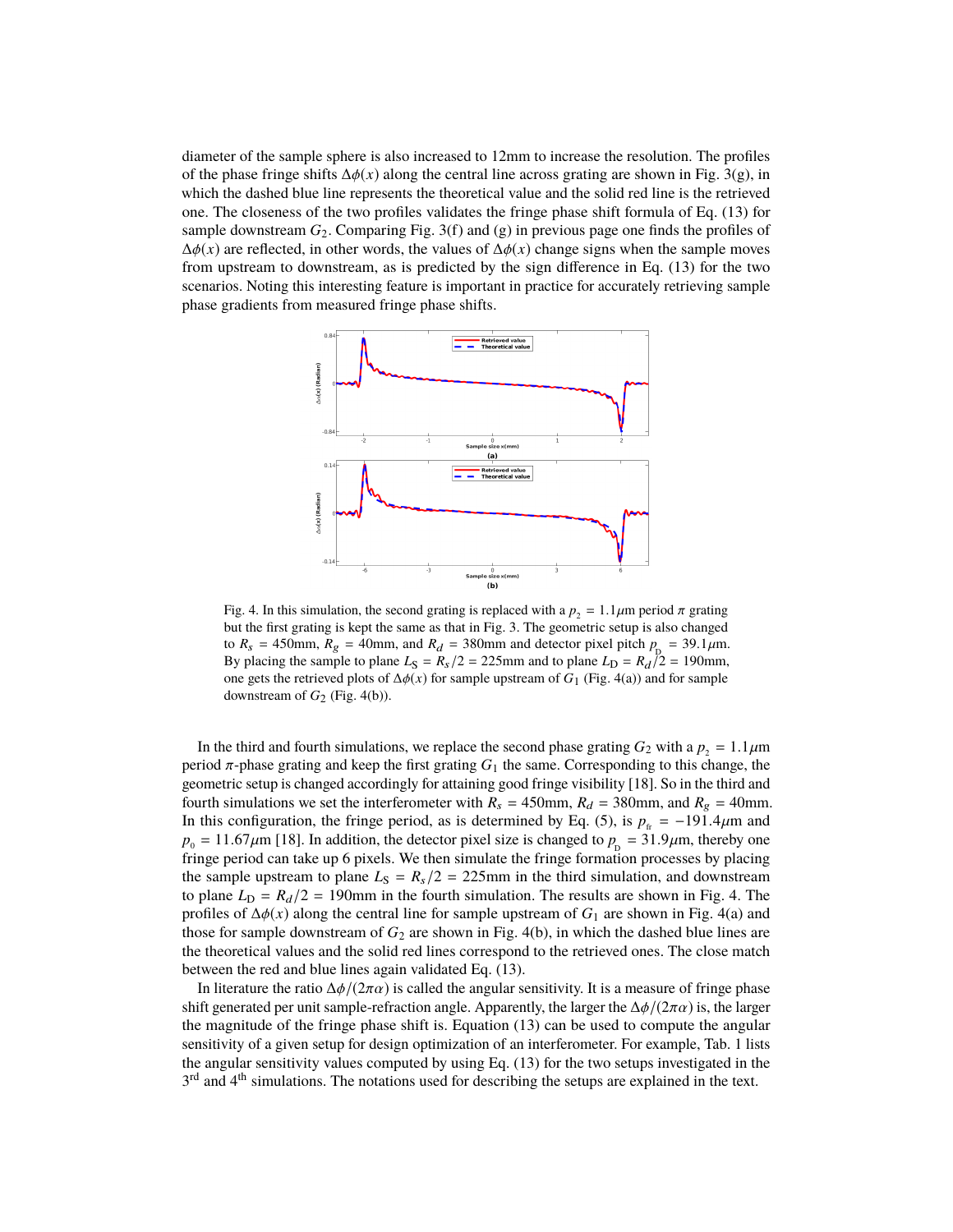This table shows clearly that the angular sensitivity of the setup with the sample placed upstream of the 1<sup>st</sup> phase grating is about nineteen times that of the setup with sample positioned downstream of the 2<sup>nd</sup> phase grating. With a given geometric setup, the closer the sample is placed to the first grating for sample upstream or the closer the sample is to the second grating for sample downstream, the larger the angular sensitivity is. For given sample, the setup with a higher angular sensitivity will generate larger magnitude of fringe phase shifts for measurement.

|                     | Simulation 3:     | Simulation 4:       |
|---------------------|-------------------|---------------------|
|                     | (Sample upstream) | (Sample downstream) |
| $p_1(\mu m)$        |                   |                     |
| $p_2(\mu m)$        | 1.1               | 1.1                 |
| $R_s$ (mm)          | 450               | 450                 |
| $R_{\rm e}$ (mm)    | 40                | 40                  |
| $R_d$ (mm)          | 380               | 380                 |
| $L_s$ (mm)          | 225               |                     |
| $L_d$ (mm)          |                   | 190                 |
| Angular sensitivity | $3.86E + 04$      | $1.99E + 03$        |

<span id="page-8-1"></span>Table 1. Angular sensitivities of the setups in simulations 3 and 4.

Carefully examining Fig. [4\(](#page-7-0)a) and (b), one may notice that the values of  $\Delta\phi(x)$  do not change signs when the sample moves from upstream to downstream, as their features differ from that exhibited in Fig.  $3(e)$  $3(e)$ -(f). In fact, this difference is exactly predicted by Eq. [\(13\)](#page-5-3). In fact, because of the different interferometer configuration,  $p_{\text{fr}}$  and  $p_0$  in these simulations are changed to  $p_f = -191.4 \mu$ m < 0 and  $p_0 = 11.67 \mu$ m > 0. Equation [\(13\)](#page-5-3) dictates that  $\Delta \phi(x)$  will not change sign when sample is moved from upstream of *G*<sup>1</sup> to downstream of *G*2. This example demonstrates again that Eq. [\(13\)](#page-5-3) gives accurate mathematical relation between sample phase gradient and fringe phase shift, accurate not only for predicting their magnitudes but also for their signs. Hence Eq. [\(13\)](#page-5-3) provides a useful tool in quantitative phase contrast imaging based on dual phase grating interferometry.

#### <span id="page-8-0"></span>**4. Discussion and conclusions**

One important task in x-ray interferometry is to rigorously derive the functional relationship between measured interference fringe shifts and sample phase gradients. Combined with tomography, the retrieved sample gradients from different angular projections can be used to reconstruct quantitative volumetric images of sample electron densities. The mathematical relationship between fringe shifts and sample phase gradients depends not only on an interferometer's grating periods and geometric configuration, but also on the sample position within the interferometer. The formulas for retrieving sample phase gradient in Talbot-Lau interferometry are well known as summarized in Eq. [\(2\)](#page-1-2). However, there is a need to provide corresponding formulas applicable to dual phase grating interferometry with various sample position. In this work we fulfill this need using a novel intuitive analysis based on the fringe pattern formation mechanism. The derived formulas of Eq. [\(13\)](#page-5-3) provides a useful tool for retrieving sample phase gradients in dual phase grating interferometry with any sample position. These formulas have been validated by extensive simulations, not only in the magnitudes but also in the signs of the retrieved sample phase gradients, as is shown in section [3.](#page-5-0) In addition Tab. [1](#page-8-1) shows that sample position has a significant effect on angular sensitivity of a setup.

Moreover, the formulas of Eq. [\(13\)](#page-5-3) can also be used to compute the angular sensitivity  $\Delta\phi/(2\pi\alpha)$ , which represents the fringe phase shift generated per unit sample-refraction angle